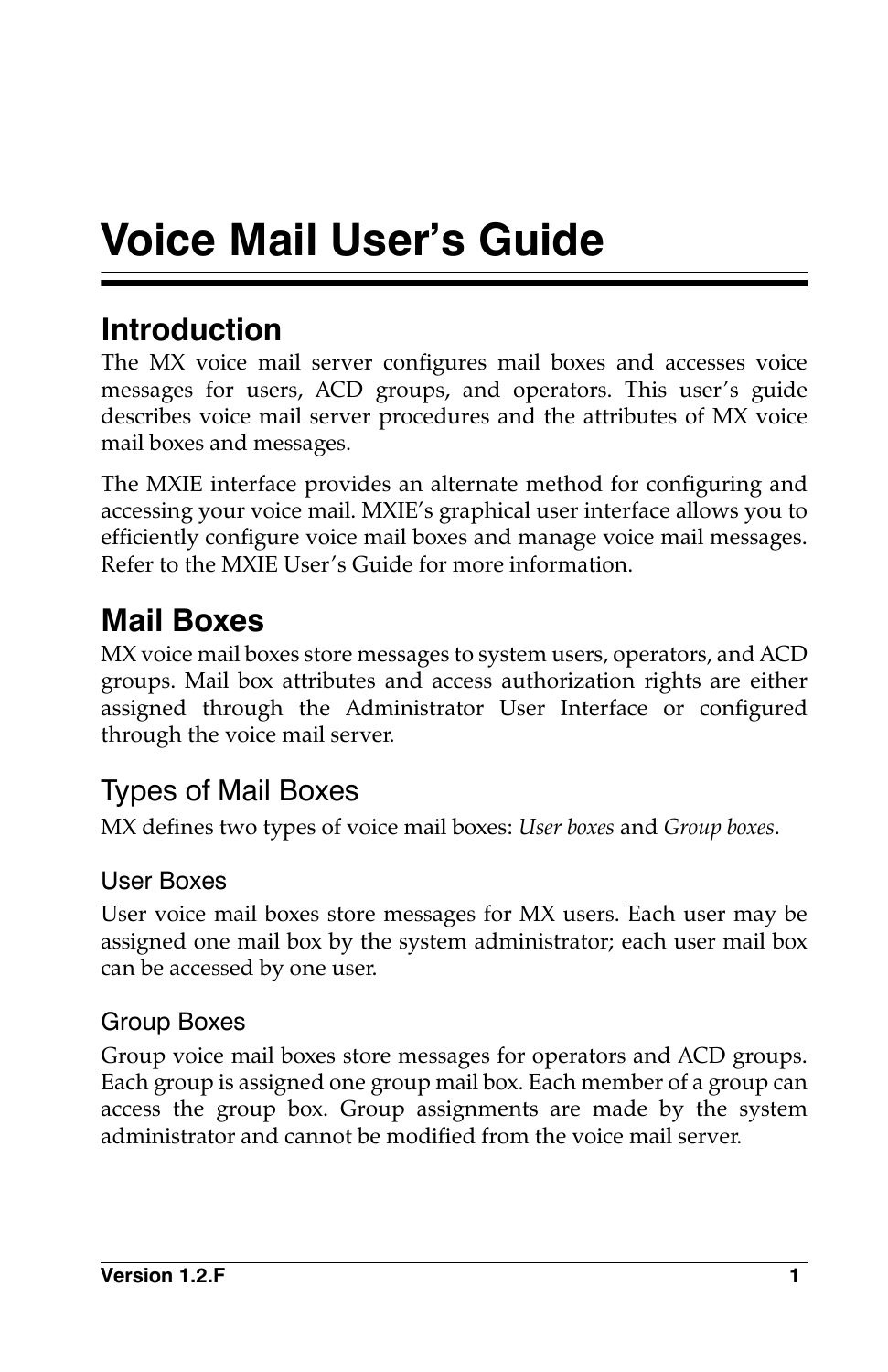### Mail Box Properties

#### Mail Box Number

The mail box number is the access code for the mail box. This number is the same as the extension for the user, operator group, or ACD group. This number is set by the system administrator.

#### Password

The password verifies a user's right to access a user box. The initial password for an account is set by the administrator and provided to the user. The user must change the initial password before accessing and processing voice mail messages. The system administrator specifies the minimum and maximum length of the password, along with other password restrictions.

Group mail boxes do not have passwords. Users log into a group mail box by providing the number of the group box, then verify their right to access the box by entering the number and password of their user box.

#### Capacity

The system administrator sets the following mail box limits:

- **—** total number of messages
- **—** maximum length of mail box messages
- **—** total length of all mail box messages

Users cannot alter capacity limits for user or group boxes.

#### Recorded Name

The Recorded Name is an audio recording of the name of the mail box owner. The system introduces messages that the user or group member sends to other mail boxes with this recording.

#### Greeting Content

A greeting is the message that the system plays for callers when a user or group member is not available to accept their calls. Each voice mail box can store up to four greetings.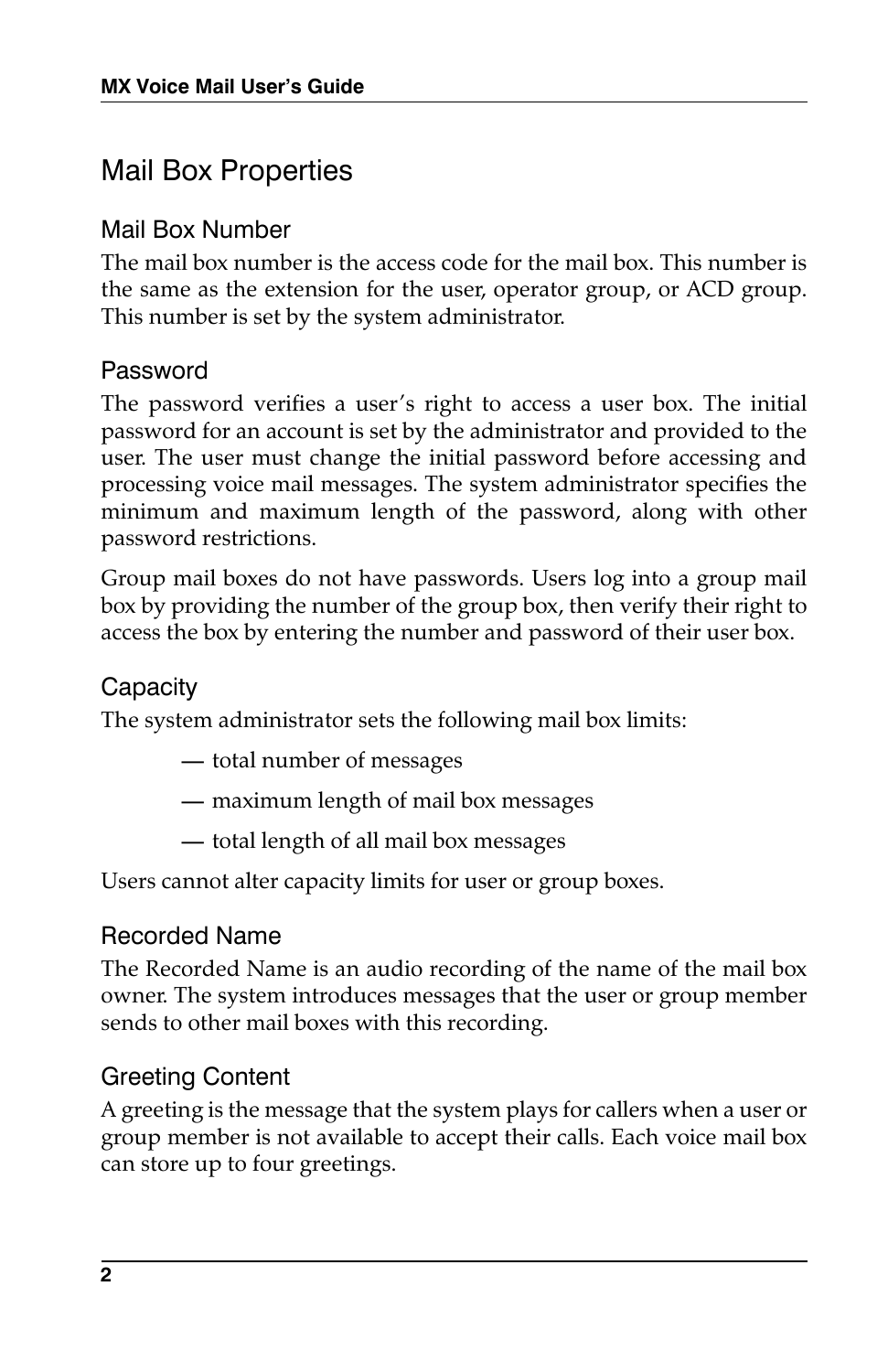### Active Greeting Designation

The active greeting designation determines the greeting that the system plays for callers that are routed to the voice mail box. This parameter is an integer between one and four and cannot be set to a greeting that is not recorded.

### Auto Attendant Greeting

The MX auto attendant routes calls to system users, operators, and ACD groups. Prior to routing a call to your phone, the auto attendant can play the greeting, recorded name, or extension of the mail box owner to the caller. The auto attendant greeting is the greeting played by the auto attendant to a caller prior to routing the caller to an extension.

# **Voice Messages**

# Voice Message Properties

Voice message properties describe the processing status, caller source, and caller marks associated with an individual message.

#### Message Status

Message status indicates the amount of processing that you have performed on the message. Voice mail defines three status levels: *New*, *Saved*, and *Erased* messages.

*New Messages.* A voice mail message is designated as a *New Message* when it enters a mail box. *New* messages are typically unread or have not been processed by the mail box owner. *New* messages are played before *Saved* or *Erased* messages during message playback sessions.

A *New* message can be changed to *Saved* or *Erased* status. The voice mail server cannot restore a *Saved* or *Erased* message to *New* status.

*Saved Messages. Saved* messages are marked as such by the user or group member. *Saved* messages have typically been read and are stored for future processing or reference. During a playback session, *Saved* messages are played after *New* messages and before *Erased* messages.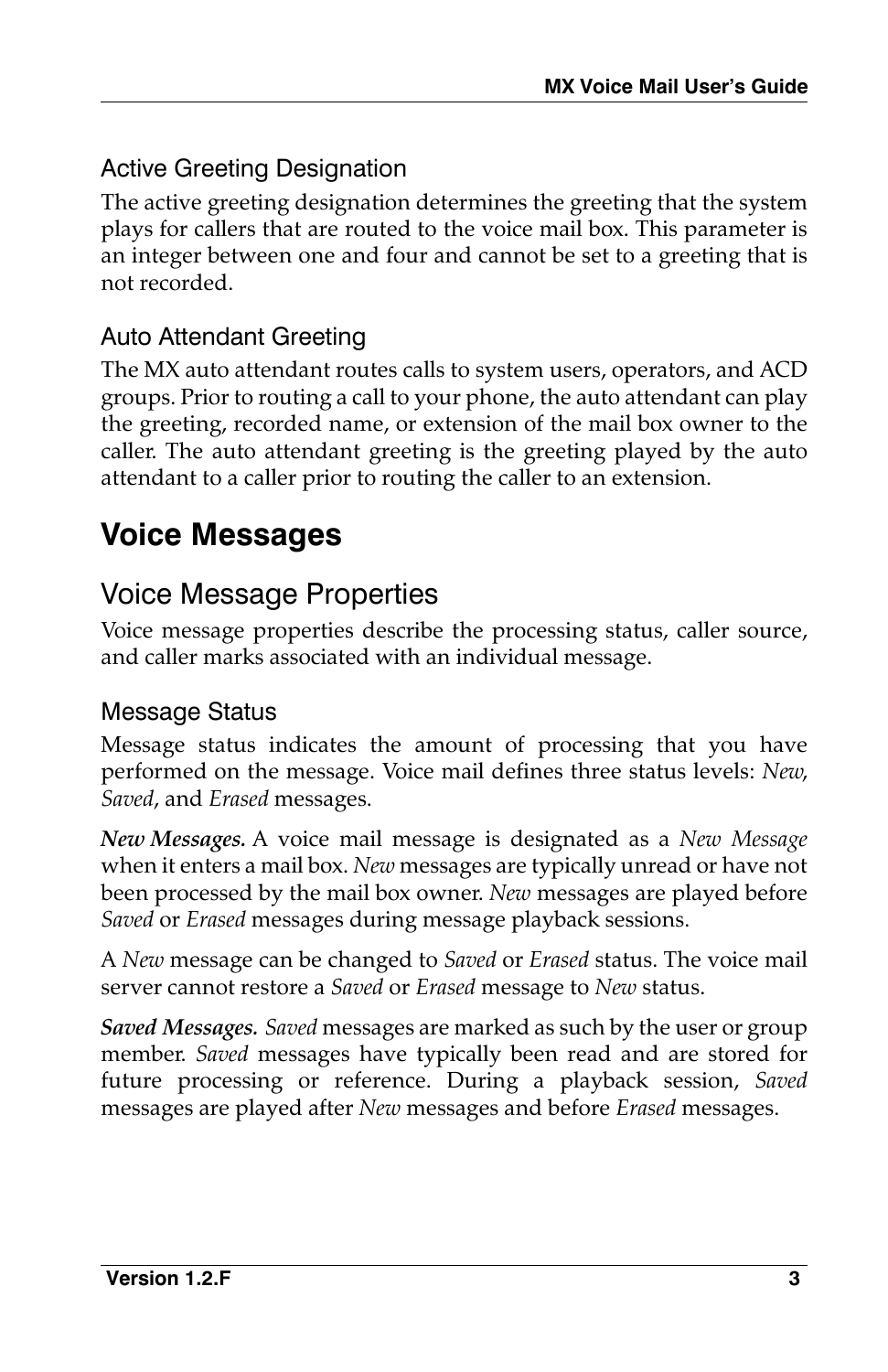*Saved* messages can be changed to *Erased* status. *New* and *Erased* messages can be changed to *Saved* status. The voice mail server cannot restore a *Saved* message to *New* message status.

*Erased Messages.* Messages marked as *Erased* are removed from the mail box when you hang up or otherwise terminate your voice mail session.

A message changed to *Erased* status can be restored to *Saved* status, but only before you exit voice mail. *New* and *Saved* messages can be changed to *Erased* status. Erasing a message that is already in *Erased* status immediately deletes that message from the mail box; you cannot restore this message.

### Caller Mark

When leaving a message in your mail box, a caller may designate a call as *urgent* or *private*. In addition to informing you of the importance and relevance of a call, the caller mark also affects the playback and processing options available for a message.

*Urgent.* The *urgent* mark indicates the high importance or time relevance of the message. During message review and scan sessions, *urgent* new messages are played before private or standard messages.

*Private.* The *private* mark indicates that a message should not be distributed to other users or groups. The voice mail server does not forward *private* messages.

*Standard.* The private and urgent marks are optional; standard messages do not have these marks and are processed normally.

#### Message Source

Voice Mail processing options depend on the message source.

*Internal Device.* A message sent from a device that is connected to the MX is accompanied with the name or extension of the caller that sent the message. During playback sessions, the voice mail server introduces this message with the name of the caller. You can use all available processing options on messages sent from internal devices.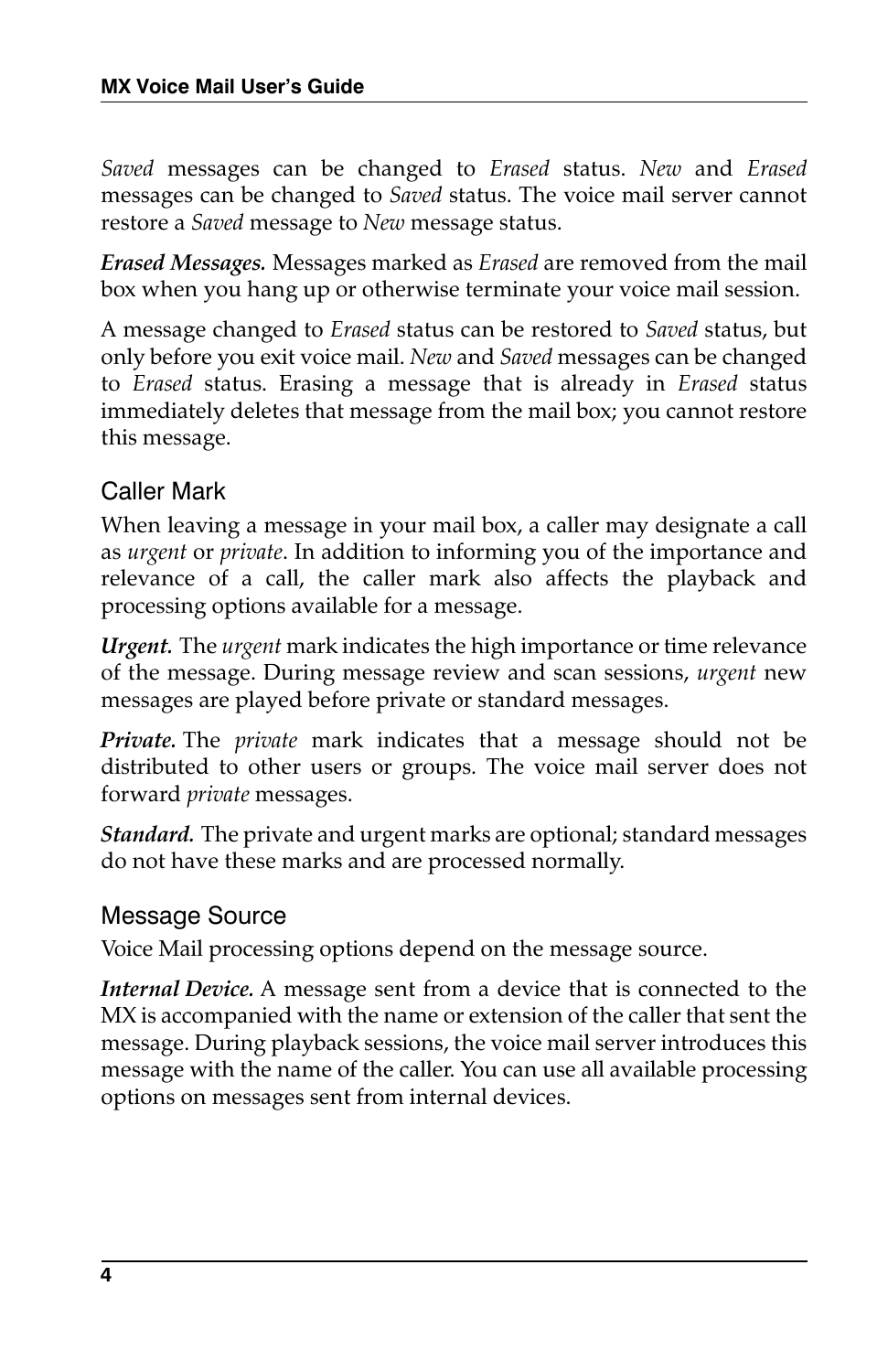*External Phone.* A message sent from a phone that is not directly connected to the MX is either introduced by the phone number of the calling device or as coming from an unknown source. You cannot reply through voice mail to messages sent by external phones.

### Voice Message Content

Each voice mail message comprises two components. The header stores the properties of the message and the body contains the message.

### **Header**

The header is played prior to the message. It contains the source of the call, the message status, the caller mark, the date the call was received, and the time that the call was received.

### Message Body

The message body is the recorded message created by the sender.

# **Accessing Voice Mail Boxes**

The voice mail server is accessible from any phone that can call the MX. Phones internal to the MX can reach the voice mail server by dialling the voice mail server extension. Phones external to the MX access the server either by dialling the voice mail DID number or by dialling the system access phone number and, when prompted, dialling the voice mail server extension.

The voice mail access routine responds differently when called by registered contacts. A registered contact is either:

- a device that has an address of record constructed with the user name or extension of a system user and the MX System domain name, such as *Dana.Thomas@mxsystem.org*
- a device defined within the MX device database and assigned to a user account by the system administrator

When you attempt to log on to a voice mail box from a registered contact associated with one MX account, the server asks for your password, then grants access to the mail box if it matches the password defined for the account associated with the registered contact.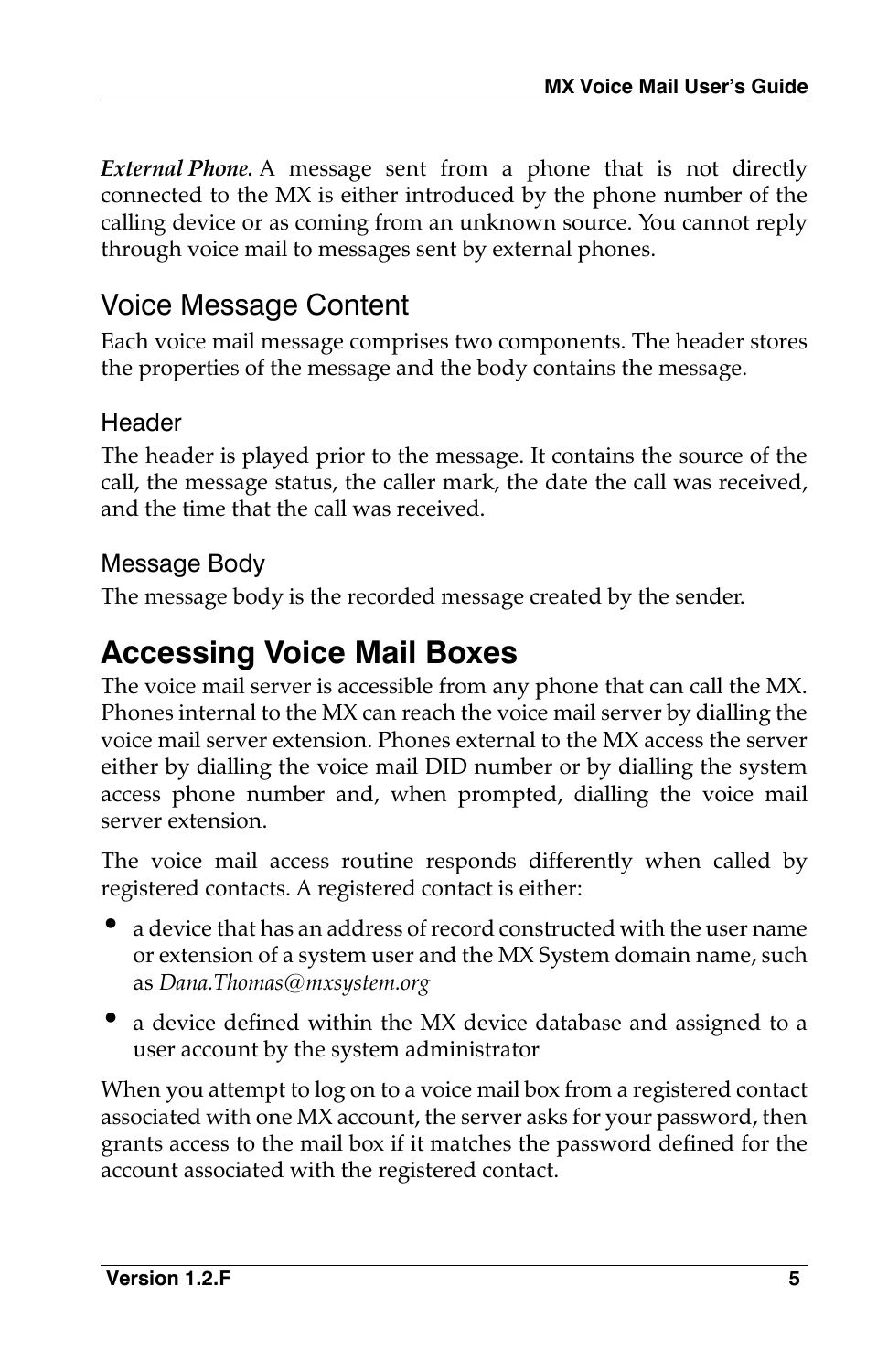When attempting to access the voice mail server from a phone that is external to the MX, an internal phone that is not a registered contact, or a registered contact that is associated with more than one MX account, the server asks you to identify the mail box that you are attempting to access before asking for your password.

If you are unable to enter the correct password within three attempts, the server disconnects your call. At this point, you can either repeat the dialling process in another login attempt, or you can contact your administrator to reset your password.

### Accessing a User Voice Mail Box

A user mail box belongs to the individual that owns the user voice mail account and can be accessed only by that user. When you log into a user box, the server verifies that you are authorized to log into the mail box by requesting your user password.

# Accessing a Group Voice Mail Box

A group mail box belongs to an operator group or an ACD group. A group mail box can be accessed by all members of the group that owns it. When you log into a group box, the server verifies that 1) you belong to the group by requesting your user mail box number, and 2) you are authorized to log into voice mail by requesting your user password.

# **Initial Voice Mail Setup**

When a user, operator group, or ACD group is configured on the MX, a voice mail box is automatically created. The voice mail box number is the same as the extension. When a new user calls the voice mail server for the first time, the server forces the user to configure his or her mail box. A user cannot review voice mail from the voice mail server until the initial setup is completed.

# Setting Up a User Voice Mail Box

A User Voice Mail Box must be configured before you can process its contents. The initial configuration must include a new password and recorded name, and may include one greeting. All configuration settings can be changed through the Mail Box Configuration Menu.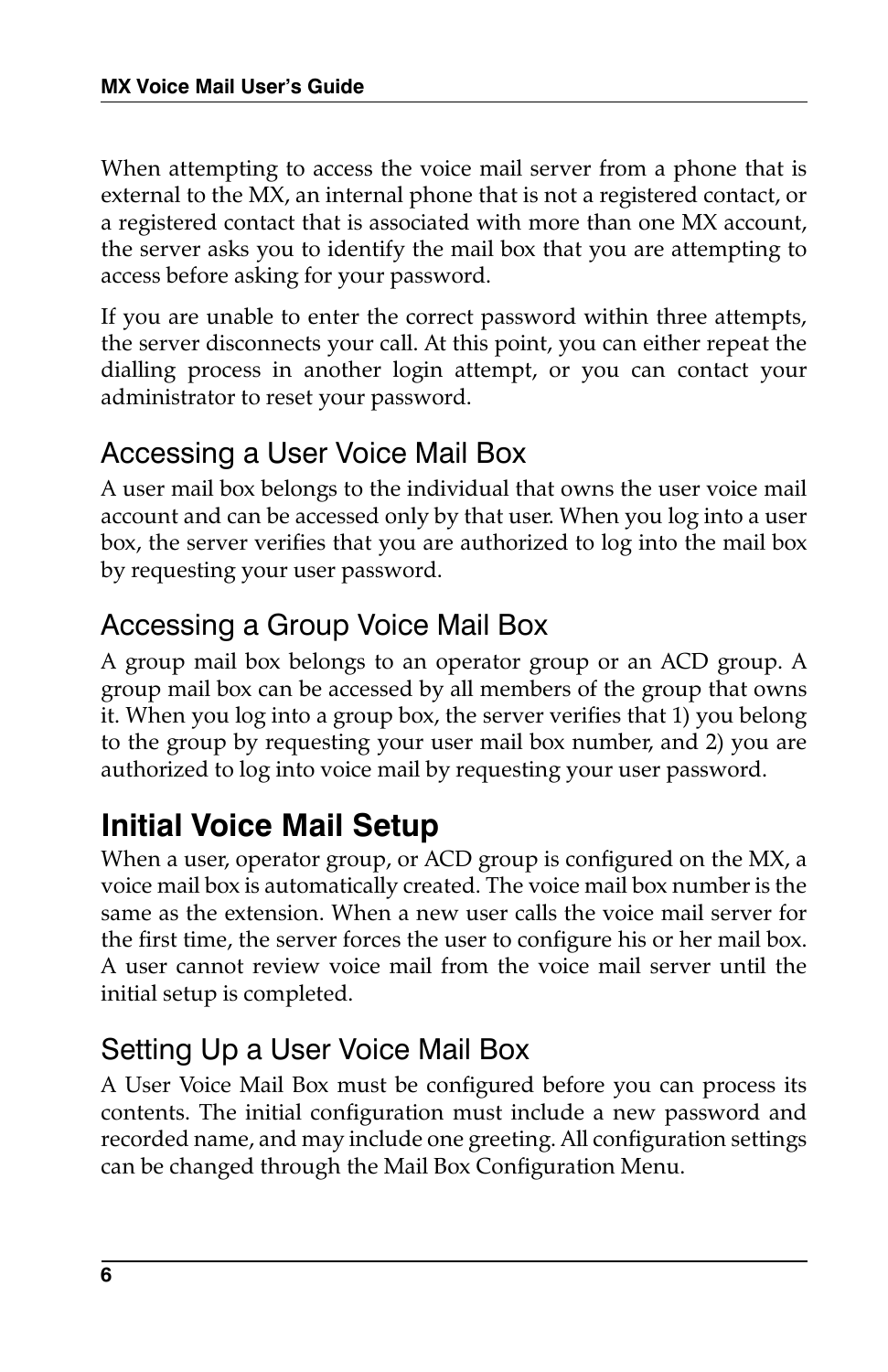# Setting up a Group Voice Mail Box

A Group Voice Mail Box must be configured before you can access and manipulate the mail box contents. The initial configuration must include a recorded name and may include one greeting. All configuration settings can be changed through the Mail Box Configuration Menu.

# **Primary Menu Contents**

All mail box and message processing options are accessed through one of four primary voice mail menus:

- Main Menu
- Message Review Menu
- Mail Box Configuration Menu
- Name Recording Menu

This section describes each of these menus, including their entry points, scripts, and menu options.

### Main Menu

The Main Menu is the voice mail server entry point. The Main Menu is identical for user boxes and group boxes. After you successfully login to a configured mail box, the server plays the Main Menu script.

The Main Menu script contains a summary of the mail box contents and a list of menu options.

### Main Menu Entry Points

You enter the Main Menu under the following conditions:

- upon logging into a configured voice mail box
- after initially configuring a voice mail box
- after transferring to a different mail box
- after sending a voice mail message to another mail box
- after completing various mail box tasks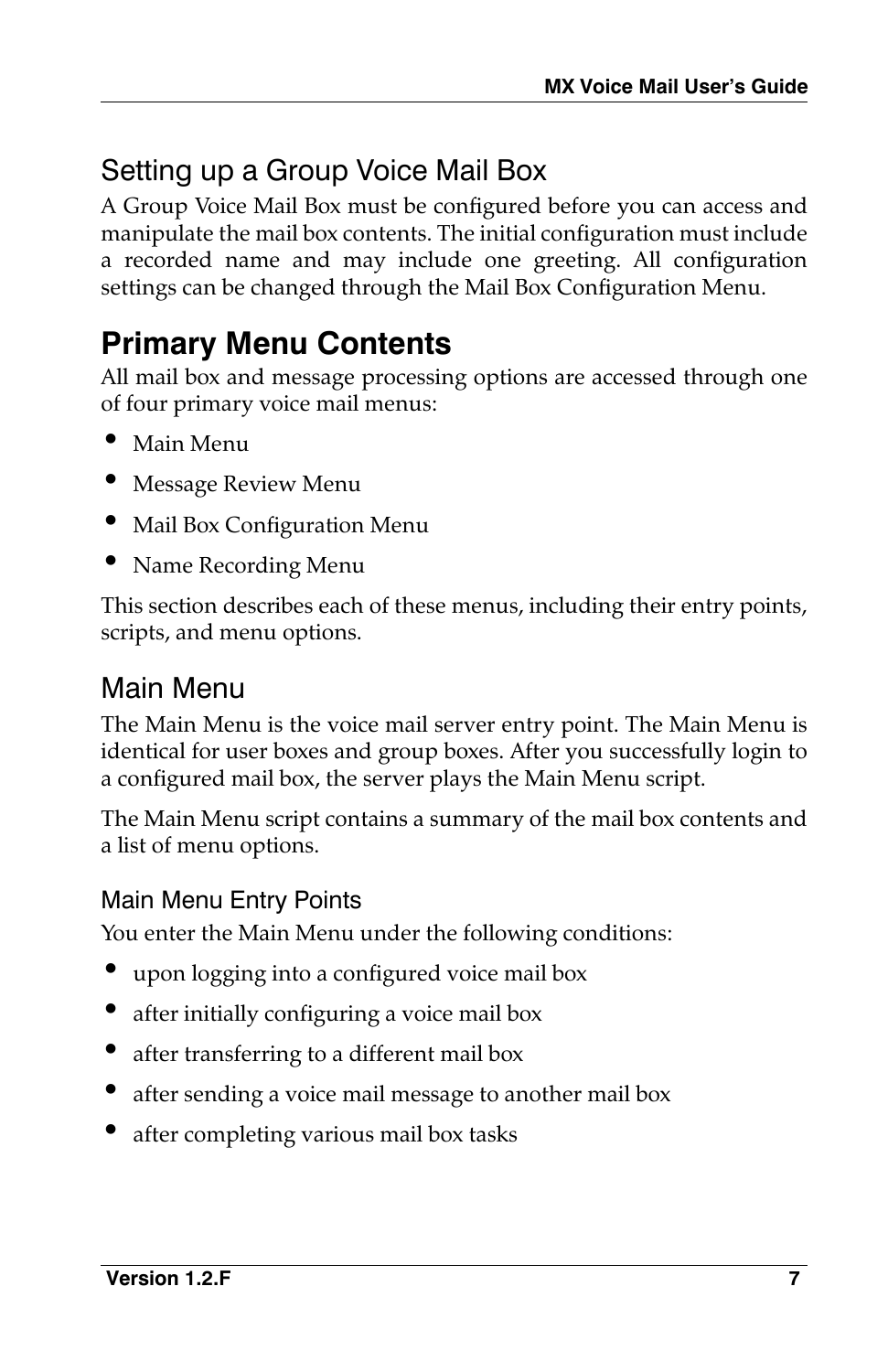### Main Menu Script

When you enter the Main Menu, the server responds with "*Main Menu*", then reports the mail box contents. The content report comprises the following components:

• the number of newly arrived messages

Newly arrived messages enter your mail box while the voice mail script is active. After this report, the newly arrived messages are handled as new messages.

- the number of new messages
- the number of new messages marked as urgent
- the number of saved messages

Empty content components are not reported. After completing the report, the server plays the Main Menu options.

### <span id="page-7-0"></span>Message Review Menu

Message Review Menu options allow you to navigate through the mail box contents and process individual messages.

#### Message Review Menu Entry Point

The script plays the Message Review Menu for each message in your mail box when you select the review option in the Main Menu.

#### Reviewing a Message

Message Review Menu options are effective for the current voice message. Before the menu options are presented, the script plays the following information about the current message:

- the message header
- a recording of the complete message

#### Message Review Order

Messages are reviewed in the following order:

**1.** *New* messages marked as urgent, from oldest to newest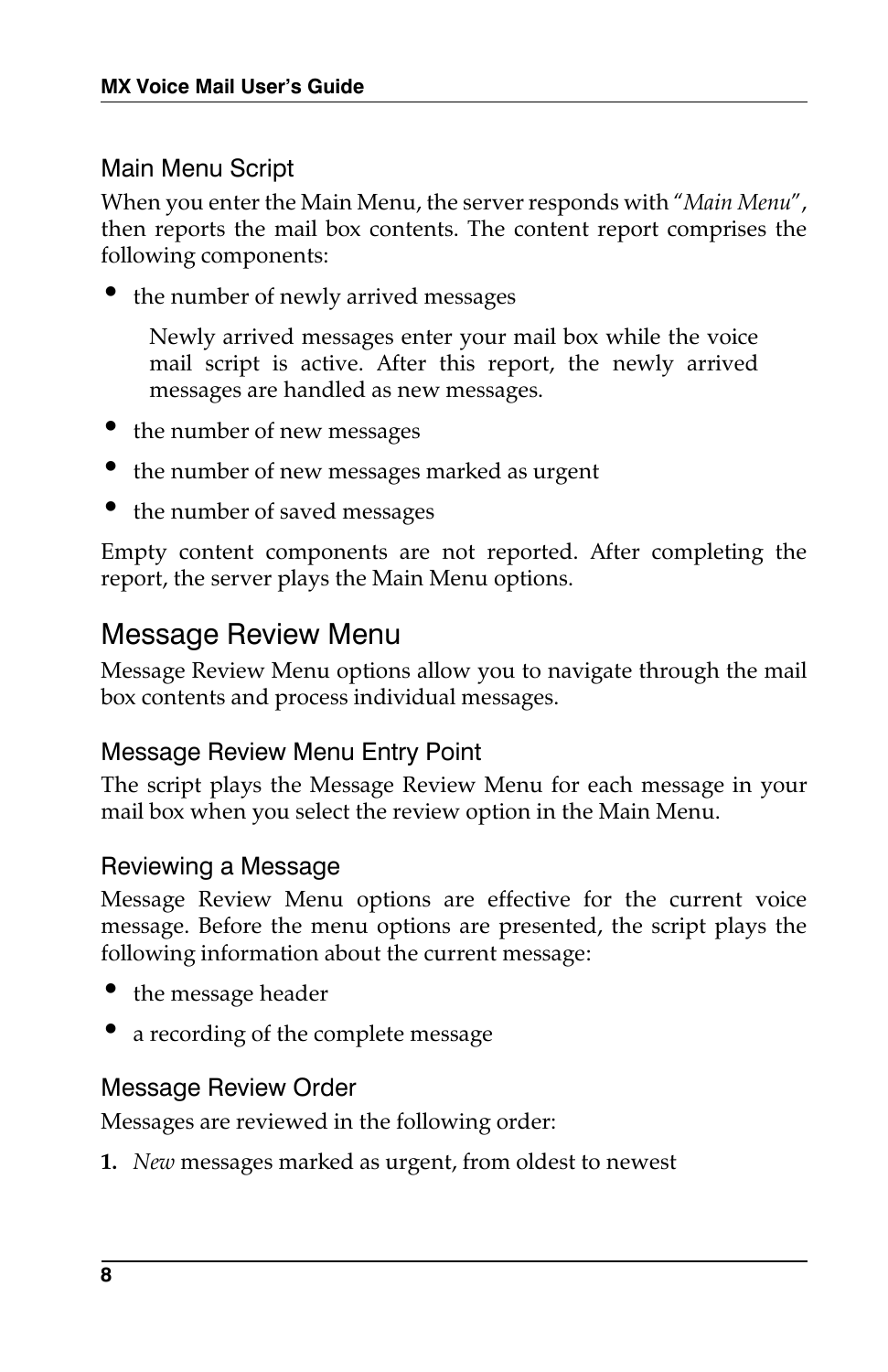- **2.** all remaining *New* messages, from oldest to newest
- **3.** messages that arrive during the *New* message playback
- **4.** *Saved* messages, from oldest to newest
- **5.** *Erased* messages, from oldest to newest

After reviewing all of the messages, the server returns to the Main Menu.

### <span id="page-8-0"></span>Mail Box Configuration Menu

This menu provides mail box options for changing the attributes of the current mail box.

To access this menu, press 4 (for more options) from the Main Menu.

### Name Recording Menu

This menu provides options for modifying the recorded name, voice mail greetings, and the active greeting designation.

To access this menu, press 2 (to change your recorded name or greeting) from the Mail Box Configuration Menu.

# **Managing Voice Mail Messages**

This section describes procedures for processing messages, reviewing the message headers, and sending new messages to other system users.

### Processing Messages

This section provides processing descriptions and procedures for saving, erasing, forwarding, and replying to existing mail box messages. These operations are available on the Message Review Menu.

#### Save Message

The effect of the *Save Message* command depends on the message state:

- Saving a **New** message changes the state of the message to *Saved*.
- Saving a **Saved** message has no effect on the message.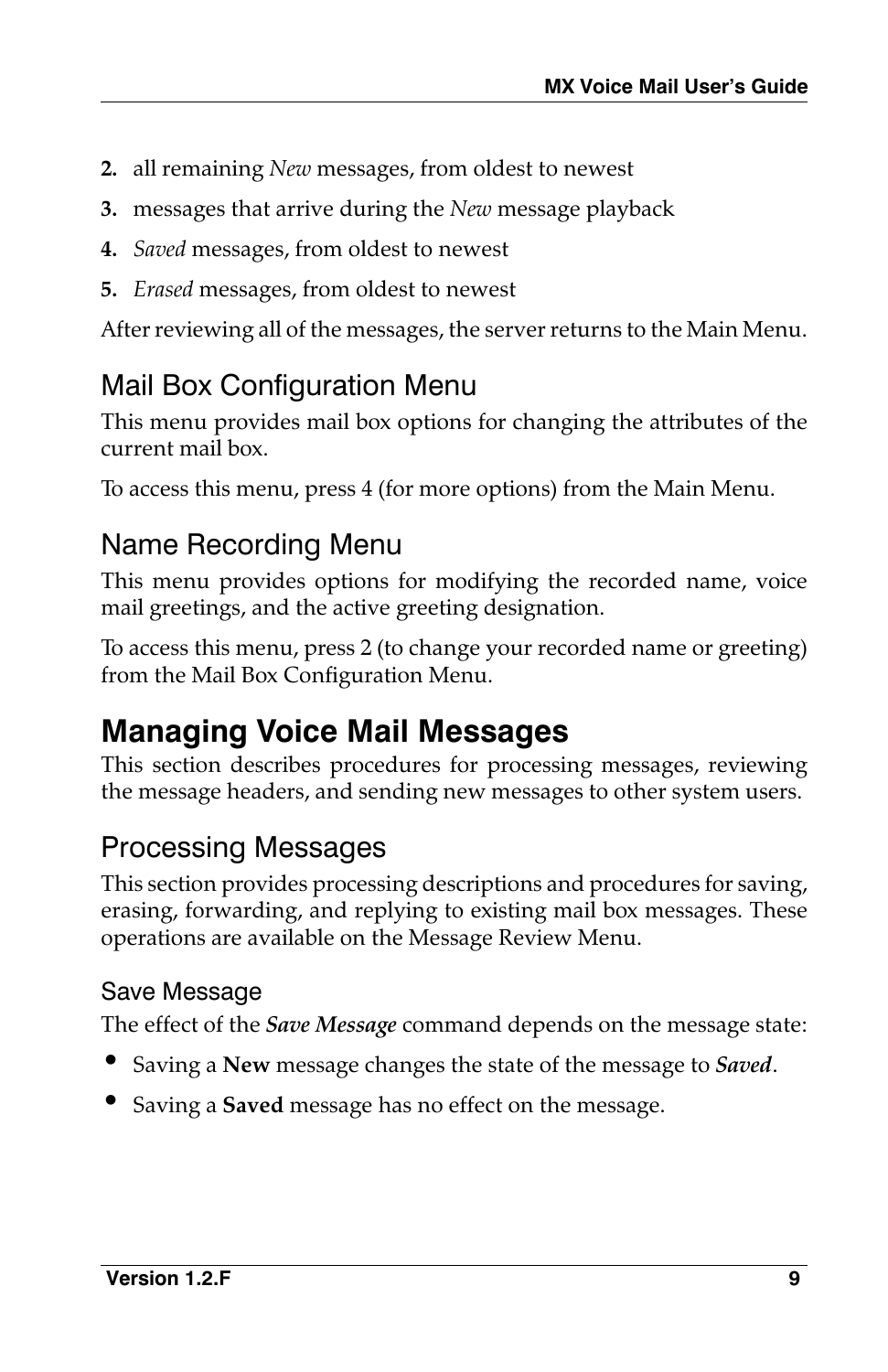• Saving an **Erased** message changes the message state to *Saved*, preventing the removal of the message from the mail box after the voice mail session is completed.

To save a message:

- **1.** Access the Message Review Menu and navigate through the mail box contents until you find the message that you want to save.
- **2.** Press 2 to select *save the message*.

#### Erase Message

Erasing a **New** or **Saved** message changes the message state to *Erased* and schedules the message for deletion at the conclusion of the current voice mail session. An *Erased* message can be reviewed or scanned; you can restore the message status to *Saved* with the Save command.

Erasing an *Erased* message removes that message from your mail box; this message cannot be reviewed, scanned, or otherwise accessed.

To erase a message:

- **1.** Access the Message Review Menu and navigate through the mail box contents until you find the message that you want to erase.
- **2.** Press 3 to select *erase the message*.

#### Reply to Message

Replying to a message sends a voice message to the mail box of the caller that left the original message. You can also send the reply to other user and group mail boxes. You cannot send a voice mail reply to messages from callers that are external to the MX.

To reply to a message:

- **1.** Access the Message Review Menu and navigate through the mail box contents until you find the message to which you want to reply.
- **2.** Press 4 to select *reply to the message*.

#### Forward the Message

Forwarding a message sends the message to other specified MX mail boxes. You cannot forward Private Messages.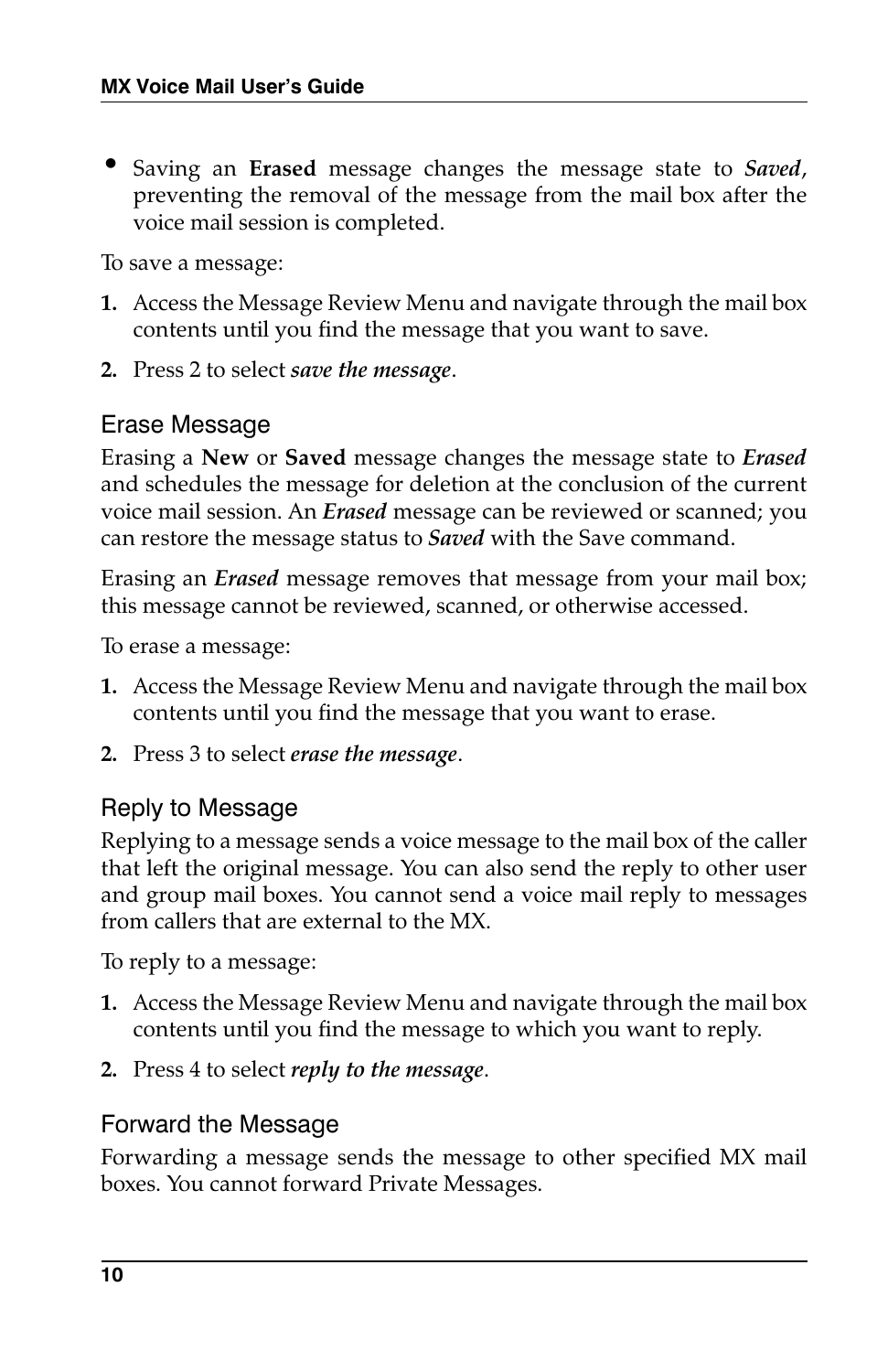To forward a message:

- **1.** Access the [Message Review Menu](#page-7-0) and navigate through the mail box contents until you find the message you want to forward.
- **2.** Press 5 to select *forward the message*.

### Scanning Messages

The Scan option provides a summary of each message in the mail box. The server reports the number of new messages, new messages marked as urgent, and saved messages. The server then provides the summary information for each message in the mail box, including message length, the name or number of the caller, message marks (urgent or private), and the time and date of the message.

To scan your messages, access the Main Menu and press 2 (to scan).

# Sending a New Message

This option creates a message and sends it to one or more mail boxes.

To send a new message, access the Main Menu and press 3.

# **Modifying the Mail Box Configuration**

The Mail Box Configuration Menu and the Name Recording Menu provide options for configuring user and group mail boxes.

# Change Password

The personal profile option changes your user password. To change a user password, perform the following:

- **1.** Access the Mail Box Configuration menu.
- **2.** Press 1 to select *change your personal profile*.

# Change the Recorded Name

This option changes the Recorded Name for user and group mail boxes:

- **1.** Access the Name Recording Menu.
- **2.** Press 1 to *record your name*.